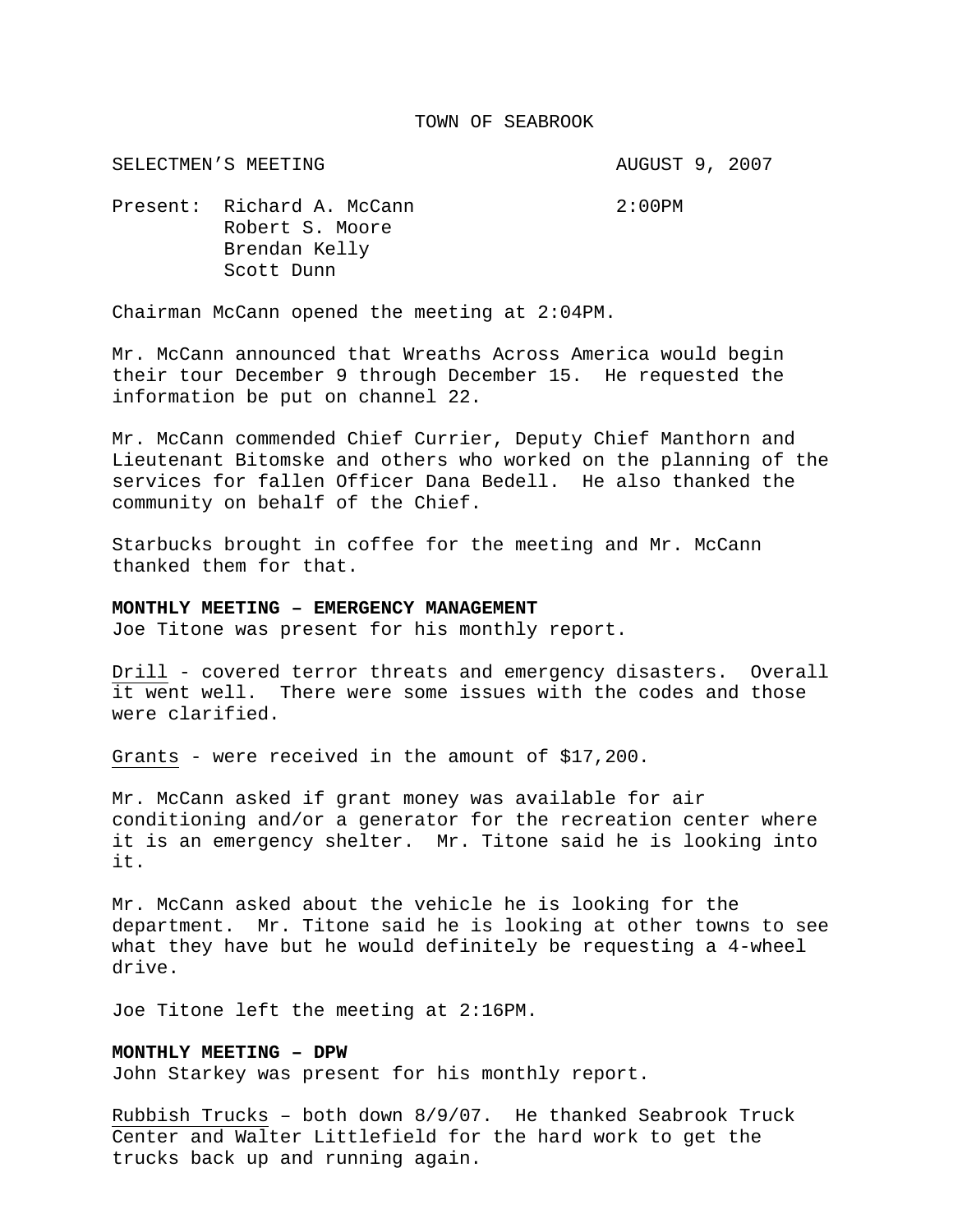SELECTMEN'S MEETING -2- AUGUST 9, 2007

Waste Oil Furnace – is installed at the transfer station.

Salt – went up about 7% as of June. The new price is \$45.96/ton.

Paving – on Centennial Street will be done by Labor Day.

Dragon Mosquito – will be spraying before Old Home Days.

John Starkey left the meeting at 2:28PM.

## **PREVIOUSLY APPROVED PERMITS**

Mr. McCann read the list of previously approved permits into the record (see attached).

### **BUSINESS PERMITS**

Starbucks Coffee – 271 Lafayette Road Shore Club Hotel – 419 Route 286 Aero Dynamics – 142 Batchelder Road Johnson Racing – 130 Batchelder Road

MOTION: Robert S. Moore To approve and sign the Second: Brendan Kelly business permits. Unanimous

# **REFUND**

Tudor Crest Apartments - \$2160 Legner George Irrevocable Trust - \$470

Second: Brendan Kelly metunds. Unanimous

MOTION: Robert S. Moore To approve and sign both

#### **ABATEMENT**

Cimarron Realty Trust - \$23,280

MOTION: Robert S. Moore To approve and sign the Second: Brendan Kelly abatement. Unanimous

# **WATER SERVICE APPLICATIONS**

Arc Source – 36 London Lane Nelson Tewksbury – 2 Andy's Lane Edward Trinique – 171 Route 107 Lot 4

MOTION: Brendan Kelly To approve and sign all the Second: Robert S. Moore water applications. Unanimous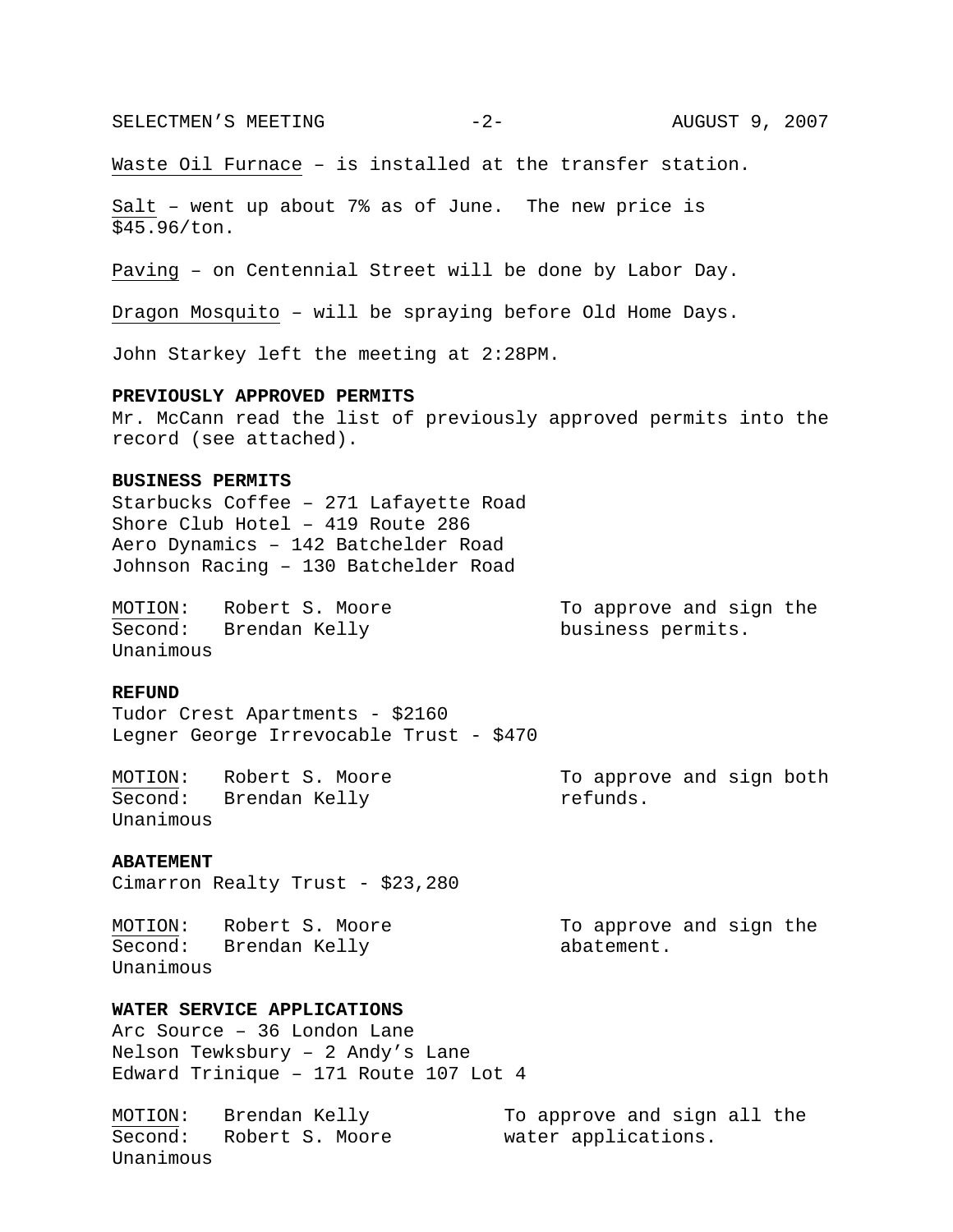SELECTMEN'S MEETING  $-3 -3-$  AUGUST 9, 2007

#### **SEWER SERVICE APPLICATIONS**

Nelson Tewksbury – 2 Andy's Lane Edward Trinique – 171 Route 107 Lot 4 Cary Johnson – 6 Methuen Street Donald Felch – 36 & 40 Farm Lane

MOTION: Robert S. Moore To approve and sign all the Second: Brendan Kelly Sewer applications. Second: Brendan Kelly Unanimous

## **ASSESSOR'S ABATEMENTS**

Grape Hill Associates – 57 Coral Lane & 43 Boa Lane - \$312 Staples Mobile Home Park – 156 & 173 Staples Street, 35 Tricia Street & 185 Orchard Street - \$624

| MOTION:   | Robert S. Moore       | To approve and sign the |
|-----------|-----------------------|-------------------------|
|           | Second: Brendan Kelly | abatements.             |
| Unanimous |                       |                         |

### **ELDERLY EXEMPTION**

Laurette Pike – 456 New Zealand Road

| MOTION:   | Robert S. Moore       | To approve and sign the |
|-----------|-----------------------|-------------------------|
|           | Second: Brendan Kelly | elderly exemption.      |
| Unanimous |                       |                         |

### **HAWKERS & PEDDLERS PERMIT**

Patricia McNally – Ice Cream Truck

| MOTION:   | Brendan Kelly   | To approve and sign the    |
|-----------|-----------------|----------------------------|
| Second:   | Robert S. Moore | hawkers & peddlers permit. |
| Unanimous |                 |                            |

#### **RESIGNATION ZBA**

Dr. Peter Fowler submitted resignation from the zoning board.

| MOTION:   | Brendan Kelly   | To regretfully accept the  |  |
|-----------|-----------------|----------------------------|--|
| Second:   | Robert S. Moore | resignation of Dr. Fowler. |  |
| Unanimous |                 |                            |  |

## **STREET LIGHT COMMITTEE REQUEST**

The request is for a street light on Folly Mill Terrace and the street light committee is recommending this request be denied.

Second: Brendan Kelly **Sulphand:** Street light. Unanimous

MOTION: Robert S. Moore To deny the request for a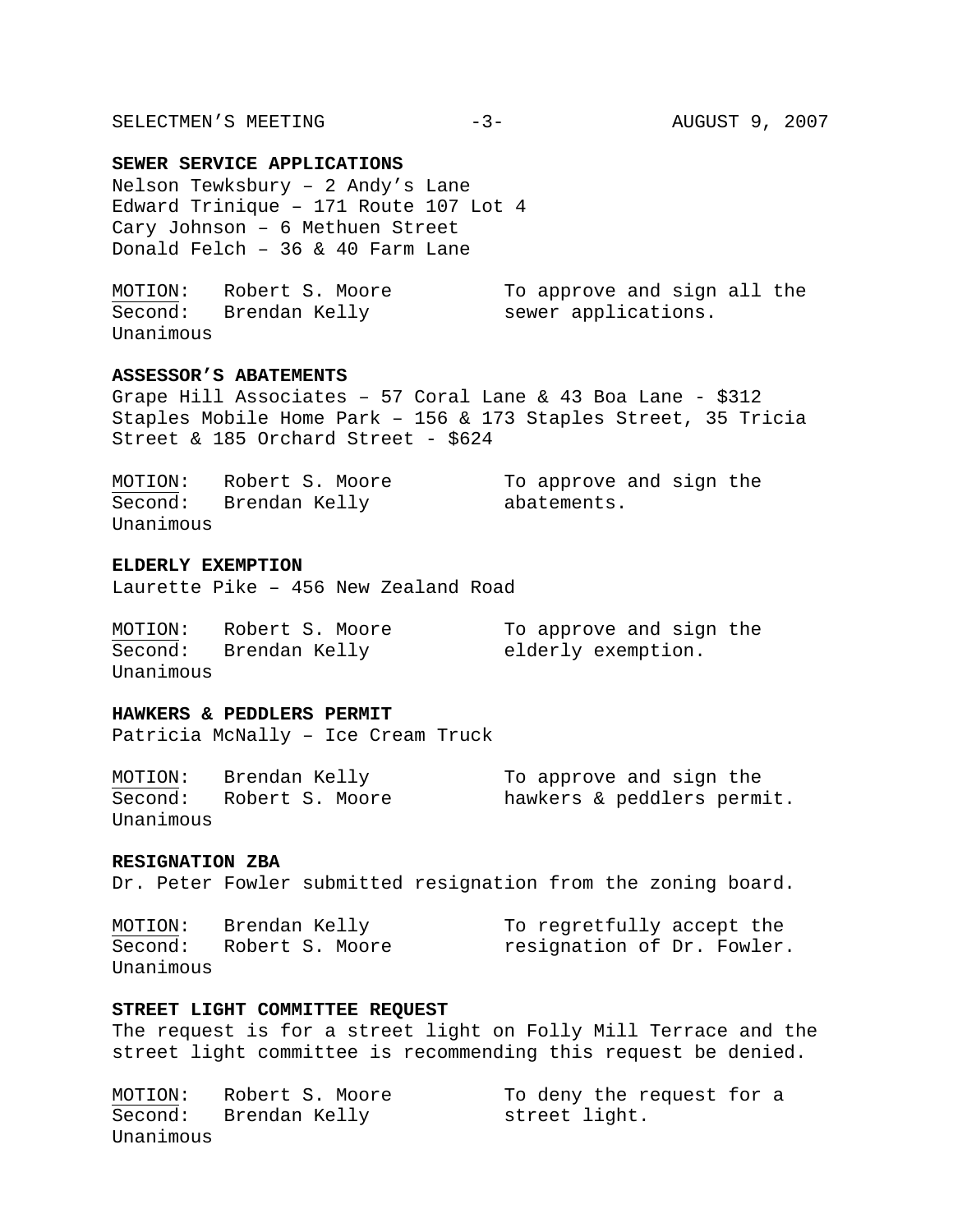SELECTMEN'S MEETING  $-4-$  AUGUST 9, 2007

Mr. McCann requested the need for volunteers on the street light committee and zoning board are put on channel 22.

# **REQUEST TO REMOVE SCRAP IRON**

Mr. Dunn recommends approving the request with a cost on the metal and piggybacking with the transfer station.

| MOTION:   | Robert S. Moore | To approve the request with |
|-----------|-----------------|-----------------------------|
| Second:   | Brendan Kelly   | the recommendation from the |
| Unanimous |                 | town manager.               |

#### **REQUEST FROM ROCKINGHAM COUNTY CONSERVATION DISTRICT**

Mr. Dunn explained this is to remove phragmites from surrounding areas and transport to the Seabrook landfill. The board would like more details as to why they would like to bring into Seabrook.

## **FALL CLEAN-UP SCHEDULE**

MOTION: Robert S. Moore To approve the schedule. Second: Brendan Kelly Unanimous

The board would also like this put on channel 22 and in the local newspapers.

### **CREDIT CARD POLICY**

| MOTION:   | Robert S. Moore       | To approve the credit card |
|-----------|-----------------------|----------------------------|
|           | Second: Brendan Kelly | policy with one correction |
| Unanimous |                       | on page 3.                 |

#### **LEASE AGREEMENTS**

| MOTION:   | Robert S. Moore       | To approve and authorize  |
|-----------|-----------------------|---------------------------|
|           | Second: Brendan Kelly | the town manager to sign. |
| Unanimous |                       |                           |

### **BOND ANTICIPATION NOTE - \$462K**

| MOTION:   | Brendan Kelly   | To approve and sign the  |
|-----------|-----------------|--------------------------|
| Second:   | Robert S. Moore | bond anticipation notes. |
| Unanimous |                 |                          |

### **NON-PUBLIC SESSION**

| MOTION: | Robert S. Moore |  |  |  | To go into non-public |
|---------|-----------------|--|--|--|-----------------------|
|---------|-----------------|--|--|--|-----------------------|